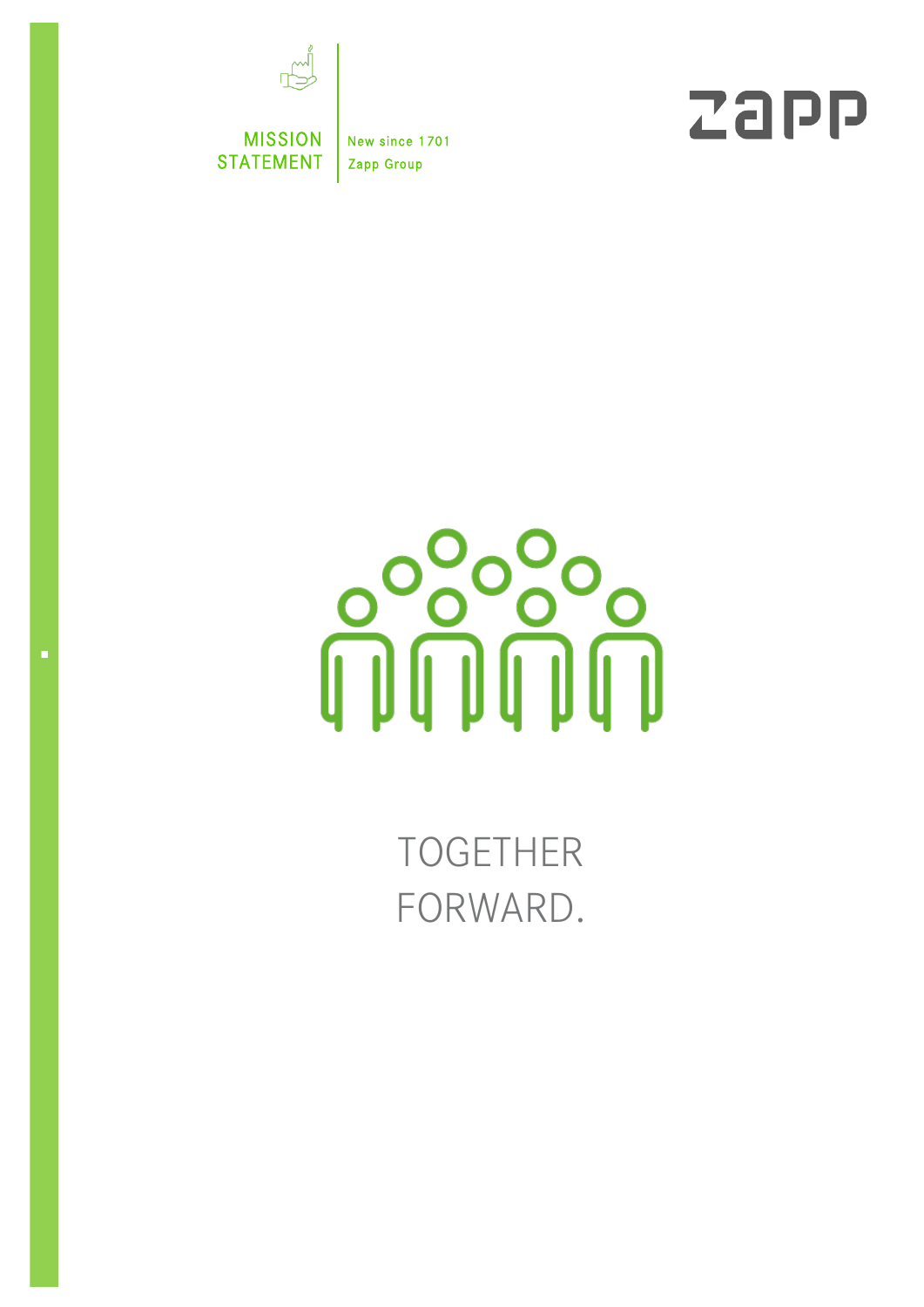### CONTENT

# 03 MISSION STATEMENT - THE ZAPP GROUP

- \_ Strategy: orientation
- \_ Organization: implementation
- \_ Employees: human resources development
- \_ Corporate culture: trust

# 07 MISSION STATEMENT – EMPLOYEES

- \_ Concentration on the essential matters at hand
- \_ Optimum results through resolute implementation
- \_ Passion for performance and development
- \_ Trust and integrity through meaningfulness and values

# 10 MISSION STATEMENT - MANAGEMENT

- \_ Visionary and strategist
- \_ Coordinator and "doer"
- \_ Coach and mentor
- \_ Role model and integrator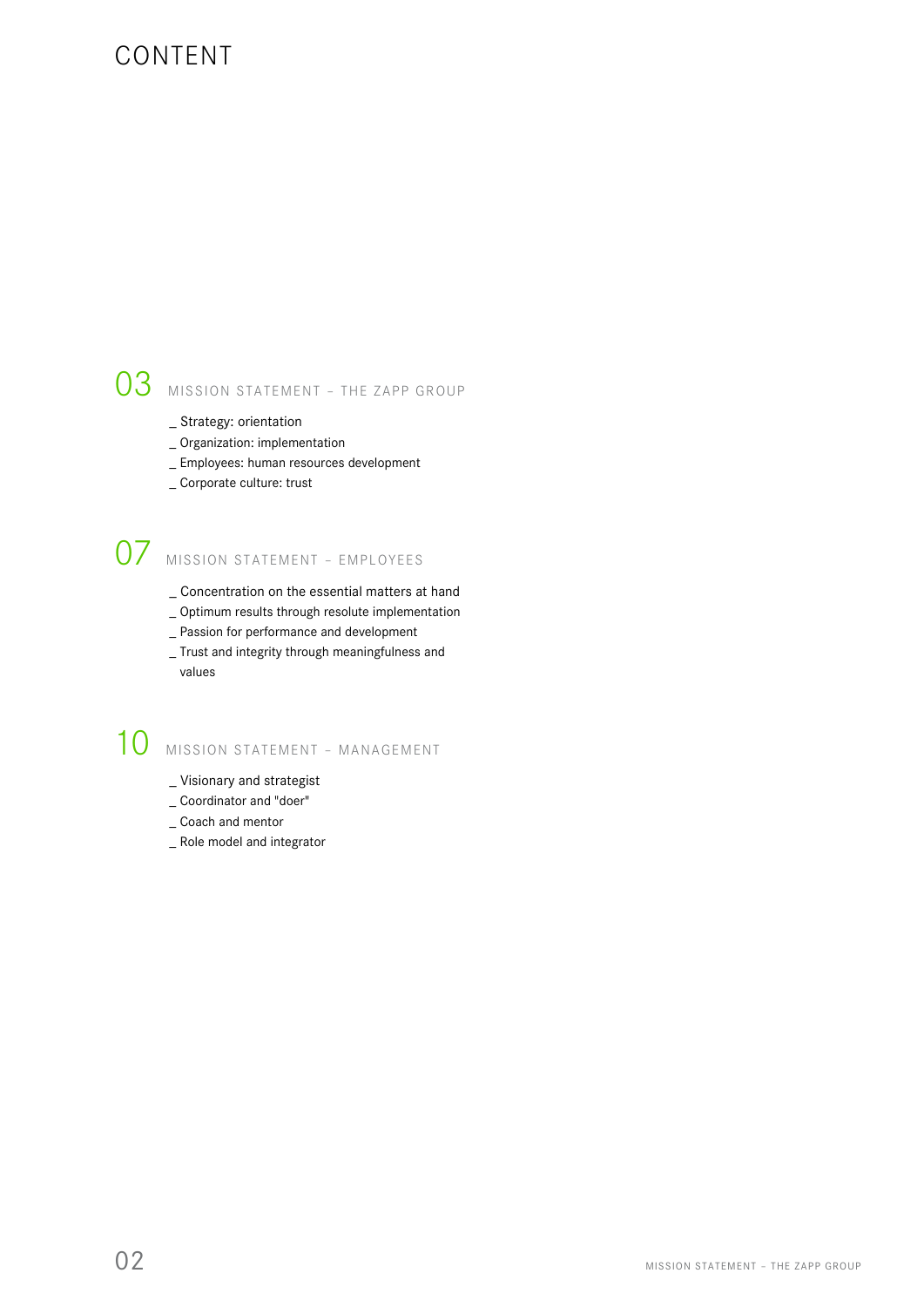### MISSION STATEMENT – THE ZAPP GROUP



*"On the basis of tradition, to pursue the new" (Engelbert Zapp senior, 1730)*

The Zapp Group has had a decisive influence on progress in the steel industry for the past 300 years.

To this day, our continuous innovative power provides us with a leading technological position in the area of high-precision cold forming and high-performance materials.

Our goal is to position Zapp as a solutions-based organization so every customer achieves a lasting competitive advantage.

This statement contains the values we believe in as a Company, the values that are important to us, and the way we conduct ourselves, both internally and externally, in order to achieve our goals.

It contains statements of the cornerstones of our success:

- \_ Strategy
- \_ Organization
- \_ Employees
- \_ Corporate culture

To us, this statement is an obligation and an incentive for a value-adding and respectful partnership with our customers, suppliers and employees, and toward our social and corporate environment

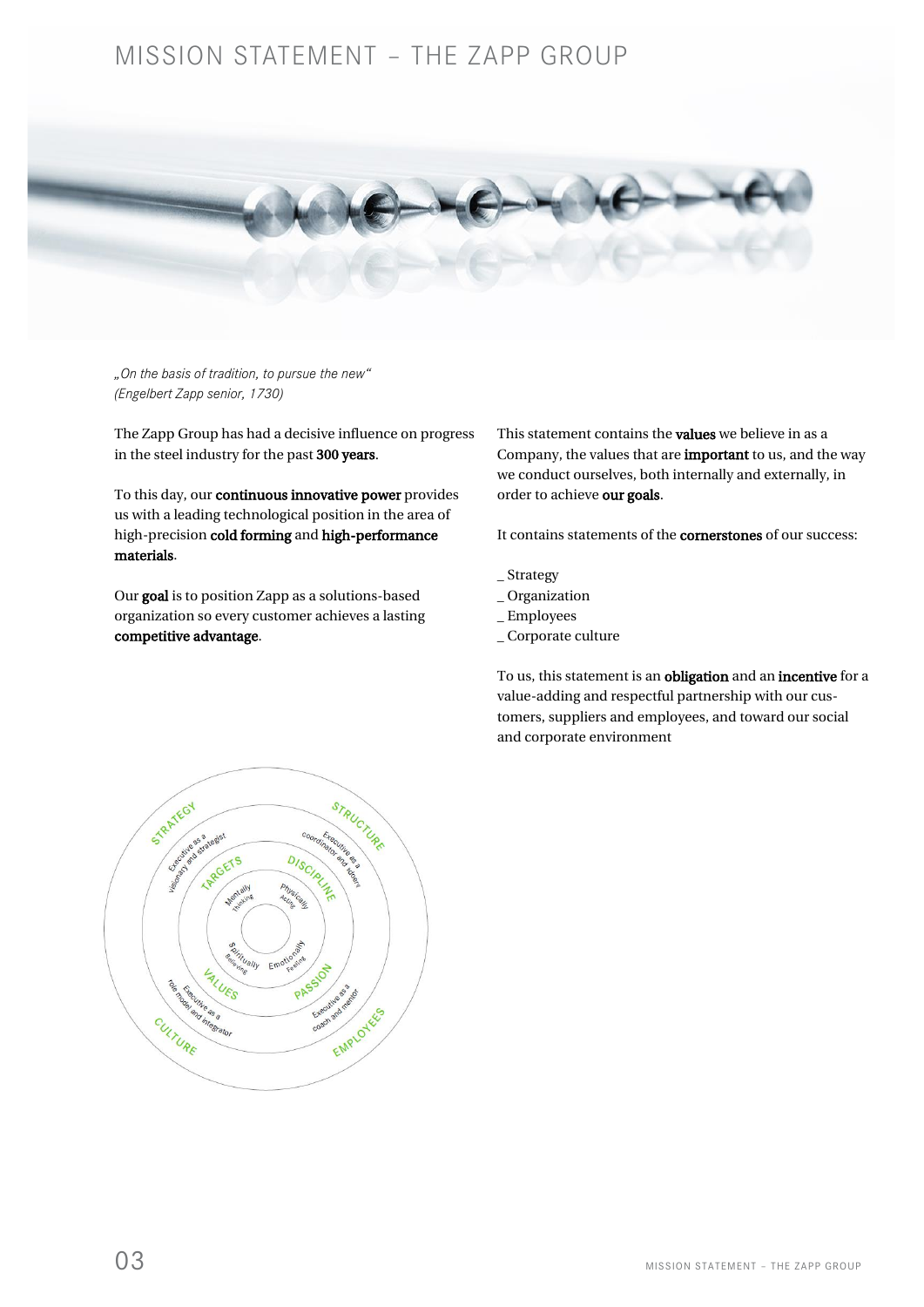## STRATEGY: ORIENTATION

#### FOUNDATION OF OUR SUCCESS.



To us, progress means constantly improving the way in which we fulfill the needs and interests of our customers, employees, owners and suppliers. Our corporate strategy is oriented around this. By concentrating on our core business, we secure long-term success as innovators and as a Company.

#### (1) "Our core business is precision cold forming and high-performance materials"

We

- \_ are specialists for cold forming of precision semi finished parts made of high-performance materials and special alloys
- \_ are a competent and reliable partner in consulting and the manufacture and trade in high-performance materials
- \_ are superbly established in our target markets with our brands and products

#### (2) "Our progress-oriented corporate strategy lends our activities a clear focus"

#### We

- \_ have a clear and measurable strategy that we consistently pursue
- \_ place an equal focus upon the interests of all stake holders (customers, employees, partners and owners)
- \_ gear our Company to our strategy by means of target agreements at all levels

#### (3) "Innovations are the guarantors of our success" We

- \_ passionately dedicate ourselves to progress both in existing and new areas of application
- \_ are innovative and develop new products, materials, processes and services for our customers
- \_ spur our employees on to new and advanced solutions to problems

#### (4) "Economic efficiency secures our independence and the preservation of the Company"

- We
- \_ attach importance to revenue-oriented growth and economic efficiency
- \_ orient ourselves around the long-term preservation of the Company and the effort to secure our indepen dence
- \_ actively observe our responsibility to our shareholders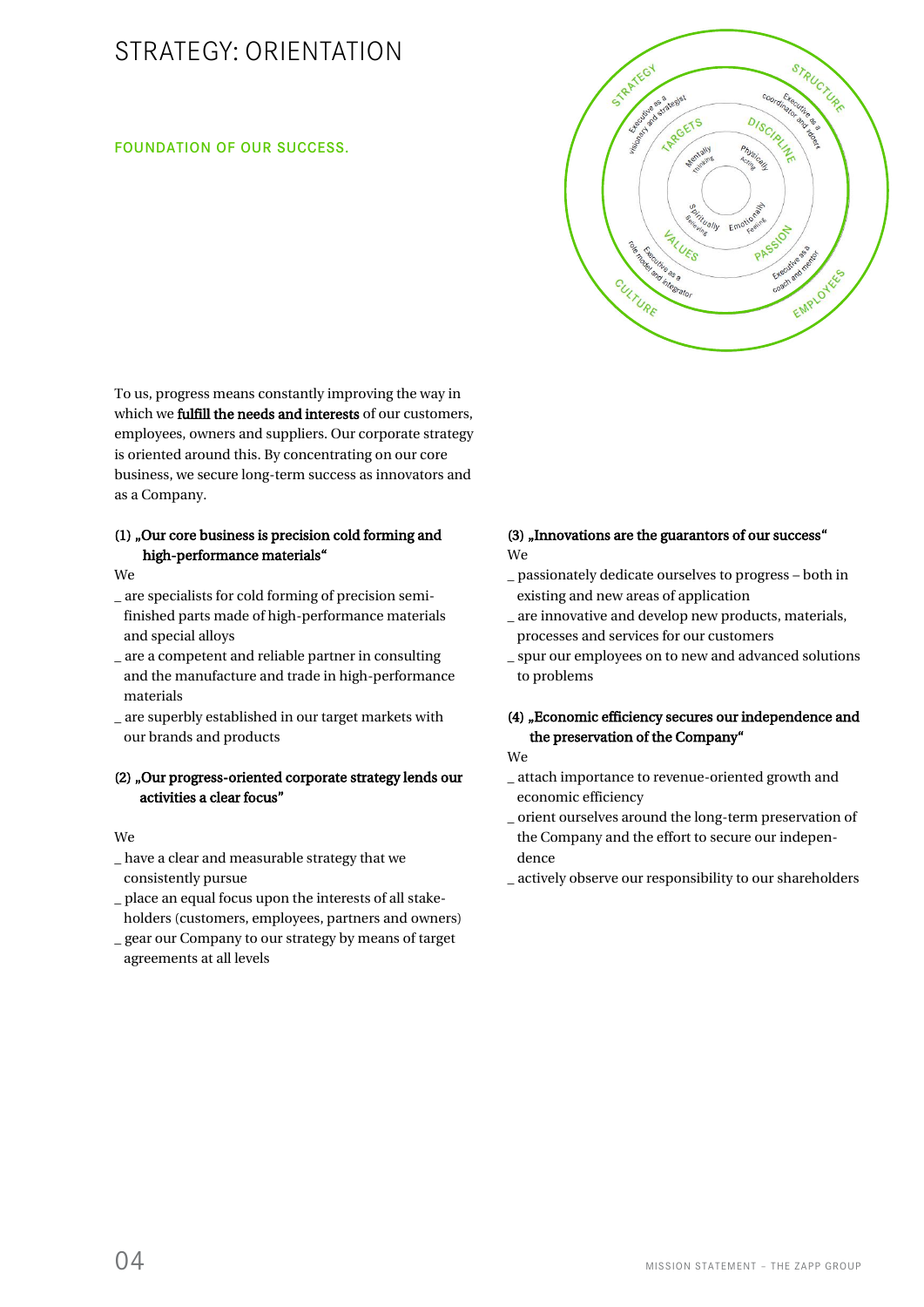## ORGANIZATION: IMPLEMENTATION

#### FOUNDATION OF OUR SUCCESS.



The **market** itself is the **standard of measure** on which our organization is based. The highest standards of quality and precision make us a considerable competitive advantage for our customers. Our valueoriented processes are uncompromisingly geared to this goal.

Close collaboration in a spirit of trust with our longtime partners, coupled with interdisciplinary teamwork throughout the entire Company, ensure high-quality and economically efficient results.

### (5) "Our process-oriented organization combines our industry, consulting and implementation compe tence"

We

- \_ enlist our value-oriented production system to provide reliable and efficient processes and workflows
- \_ are a "learning organization" that views change as an opportunity and taps the ideas and experience of all our employees
- \_ regularly review our working methods, consistently adapting them to evolving conditions
- \_ take a cost-conscious and economically efficient approach to the work we do

#### (6) , We are proud of the high quality and precision of our products and services"

#### We

- \_ expect ourselves to deliver nothing but the very highest quality
- \_ ensure the highest precision and quality in our processes and products
- \_ live up to increasing quality requirements through ongoing improvements
- \_ live and love quality

### $(7)$ , For our customers, we want to provide a lasting competitive advantage"

We

- \_ have an extensive awareness and understanding of our customers' problems and expectations
- \_ work alongside our customers as strategic partners in a spirit of trust
- \_ competently solve our customers' problems with our products and services whenever needed
- \_ are a part of our customers' success

#### (8) "Longstanding teamwork in a spirit of trust links us with our partners"

#### We

- \_ strive to foster long-term collaboration with our partners
- \_ work together to fulfill customer expectations and achieve mutual benefits
- \_ adhere to the agreements we make and expect the same of our partners
- \_ see success as a collective mission

#### (9) "With us, teamwork and a cross-functional effort help shorten the information and decision-making cycles"

We

- \_ offer a variety of opportunities for teamwork and actively promote these
- \_ trust in the competence of our employees and delegate responsibility
- \_ rely on short information and decision-making channels
- \_ actively promote communication among different departments, locations, countries and cultures

#### (10) "Within the scope of our operating procedures, we attach the utmost value to workplace safety and pay attention to our employees' health"

We

- \_ unwaveringly observe our safety regulations
- \_ pursue effective health management
- \_ attach importance to providing periods of relaxation
- and regeneration for our employees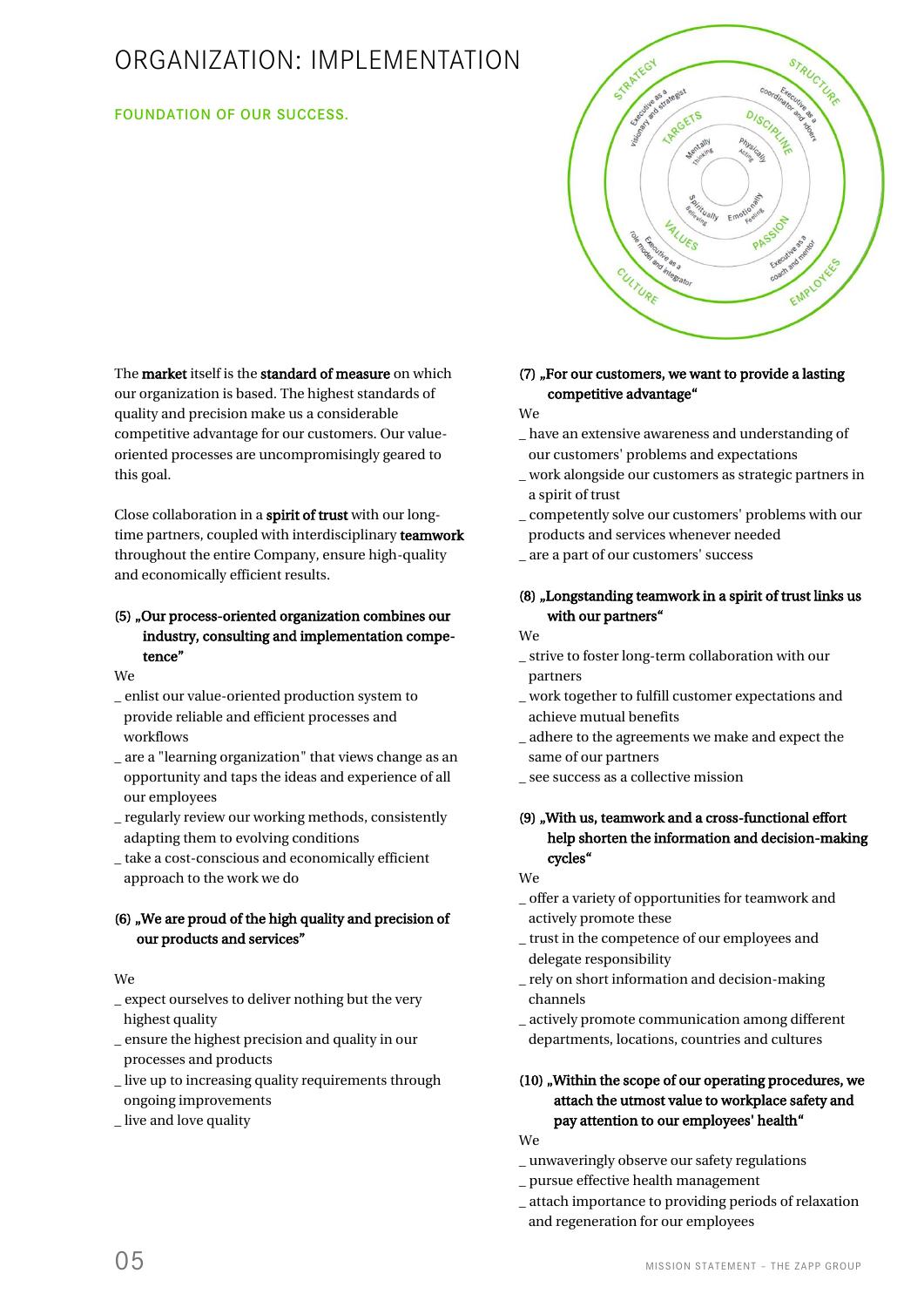# EMPLOYEES: HUMAN RESOURCES DEVELOPMENT CORPORATE CULTURE: TRUST

#### FOUNDATION OF OUR SUCCESS.

STRATEGY STRUCTURE Cutture as a degist DISCIPLING **Strate CETS** PASSION ALUES Executive ass Executive anarchi EMPLOYED CULTURE

### EMPLOYEES: HUMAN RESOURCES DEVELOPMENT

The employees in our Company shape our progress and ensure our success. We offer a framework in which individuals can contribute their capabilities and potential while systematically working to develop further. For qualified employees, we offer interesting prospects within the Zapp Group.

### (11) "Our employees' qualifications and dedication are the most important drivers behind our success"

We

- \_ attach great importance to our employees' qualifica tions and dedication
- \_ expect individual initiative and entrepreneurial activity, and offer the latitude that this requires
- \_ offer our employees a clear orientation framework for fulfilling their tasks, e.g. through strategy, guidelines and targets
- \_ support our employees through active human resour ces development

#### CORPORATE CULTURE: TRUST

We visibly practice the values for which we stand. We create a climate of incentives and mutual trust. As a socially responsible Company, we contribute toward improving our economic and social surroundings while preserving the natural environment.

#### (12) "Our corporate culture creates trust and provides incentives"

#### We

- \_ are a fair and trustworthy business partner and employer
- \_ provide for meaning and orientation in the things we do and in the way in which we do them
- \_ treat all people with respect and esteem
- \_ keep our word!

#### (13) "Our actions as a Company and employer are responsible"

We

- \_ take our social responsibility seriously, whether as an employer or as a "good citizen" at our locations
- \_ take a respectful approach to the social and cultural diversity of our employees and enlist this diversity in a constructive way
- \_ provide equality of opportunity for all employees and oppose all forms of discrimination
- \_ actively contribute to the preservation of our natural environment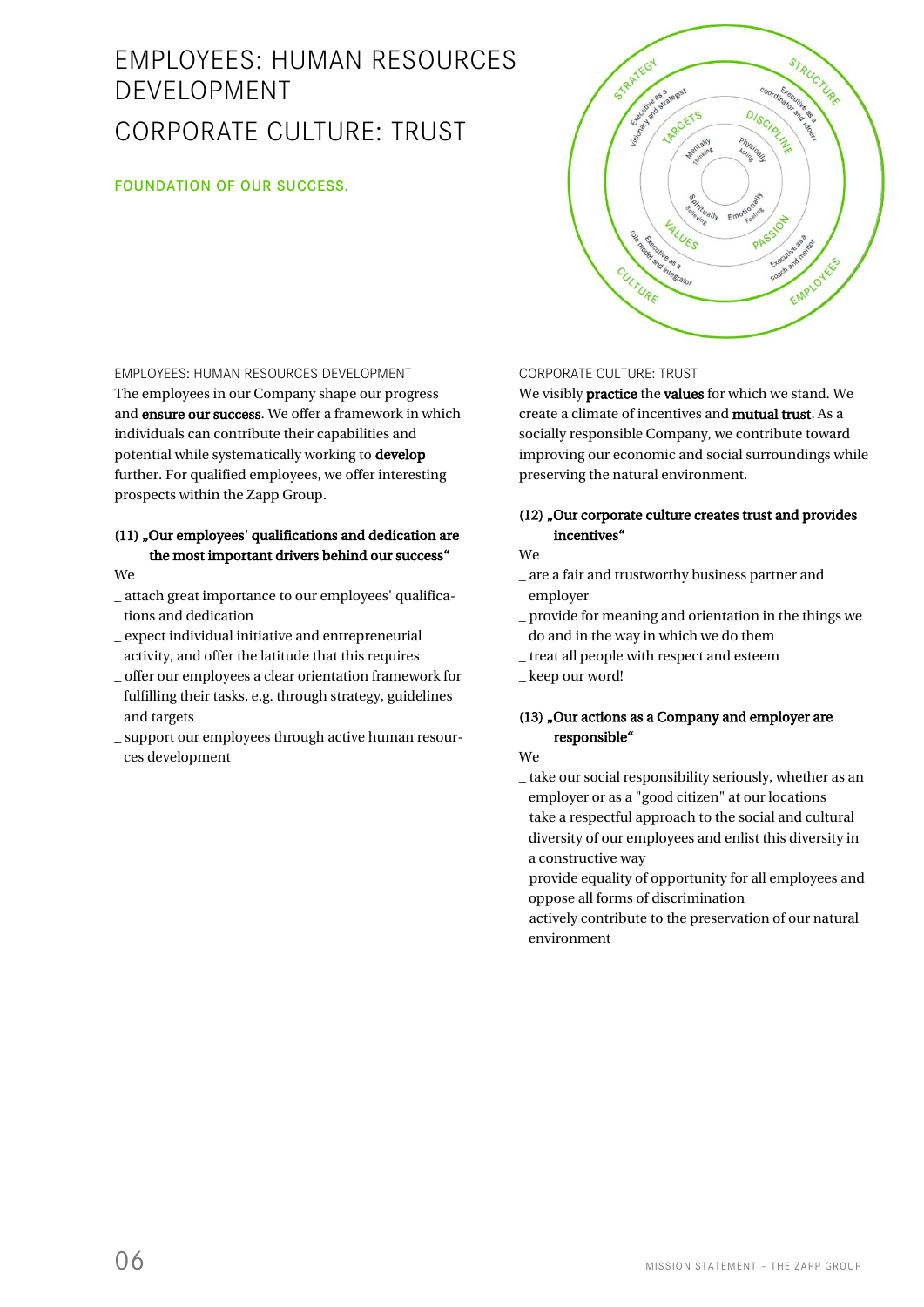

In our medium-sized Company, it is the employees who shape our progress and form the basis for our success. We offer framework conditions under which it is the individual and his or her team that matter, conditions that facilitate strengths-based work and in which talents and potentials can be further developed.

In this connection, we attach importance to:

- \_ Concentration on the essential matters at hand
- \_ Consistent implementation
- \_ Passion for performance and development
- \_ Meaningfulness and identity

Our employees are expected to show initiative and take responsibility for seizing upon existing opportunities and offerings, and to implement these in the spirit of this mission statement in the context of their everyday tasks and teamwork.

They have the **active support** of Company management in this effort.

CONCENTRATION ON THE ESSENTIAL MATTERS AT HAND The priorities of the work we do are geared to the corporate strategy and the goals that derive from it. We are the engine of innovation and progress on behalf of our customers.

#### (1) "We take a target- and result-oriented approach to the work we do"

We

- \_ actively participate in the goal-development process
- \_ formulate and agree to realistic goals with our supervisors
- \_ set priorities and focus on the essential matters at hand
- \_ see to it that targets are reached on schedule

#### $(2)$  "We are curious, creative and innovative" We

- \_ are resolute in our commitment to progress and innovation
- \_ use our creative ideas for improvements and innovations
- \_ courageously confront new challenges and find new solutions
- \_ are open to change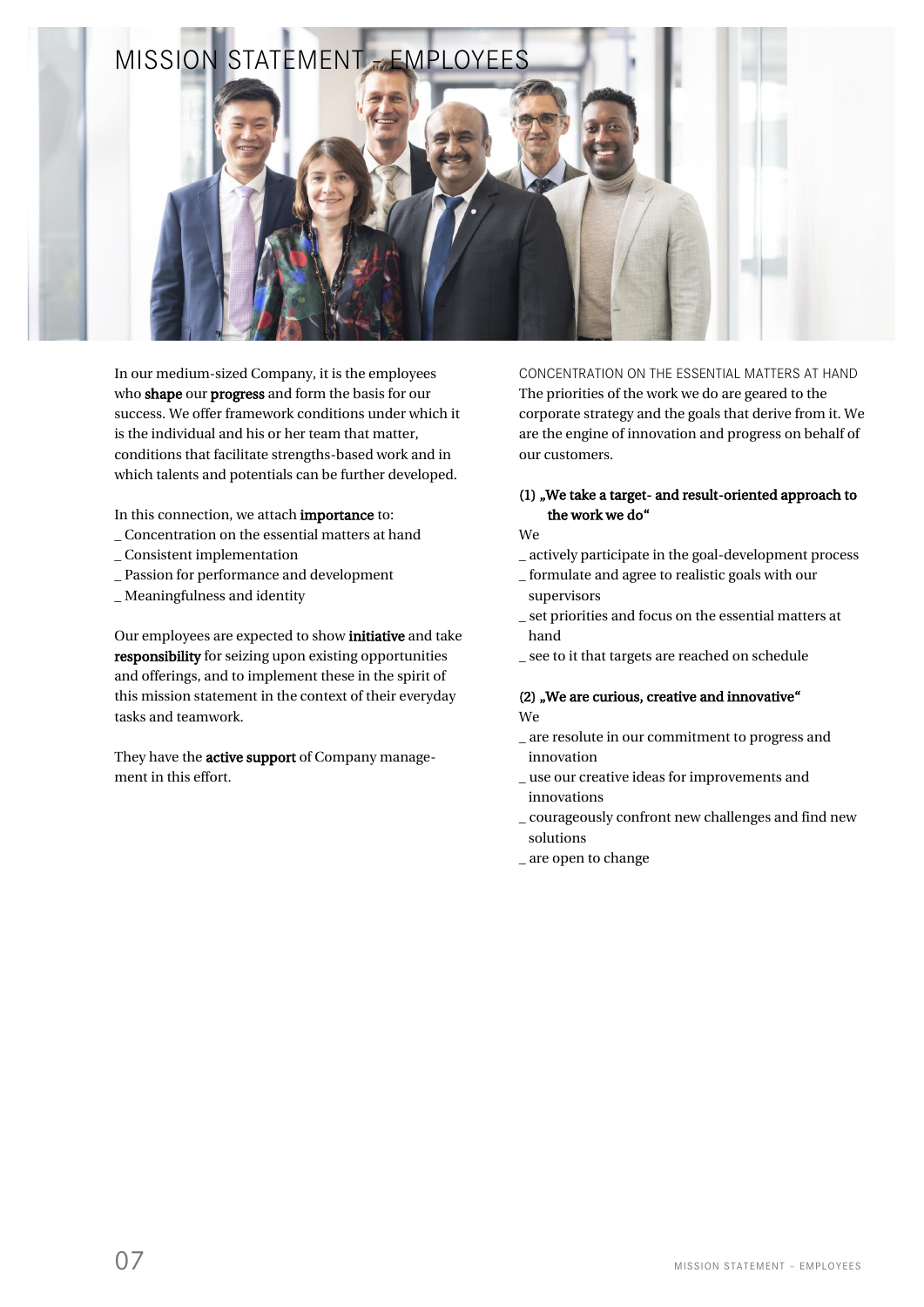### OPTIMUM RESULTS THROUGH RESOLUTE IMPLEMENTATION

#### MOVING FORWARD TOGETHER.

We attach the greatest possible importance to resolute and efficient implementation, because we can only expect lasting success if you also deliver what you promise.

There are efficient structures and processes in place to ensure this. Our modern workstations offer a variety of options for action and modifications, with wide latitude for independence and individual initiative.

A safe and healthy work environment is of particular importance to us in this regard.

#### (3) , We conduct ourselves on behalf of the Company in a manner that is independent, rooted in individual initiative and implementation-oriented"

We

- \_ make responsible use of the latitude available to us and seize the initiative
- \_ consistently and unwaveringly observe specifications and standards
- \_ ensure quality at every level of the value process and contribute to constant improvement
- \_ are cost-conscious and responsible in the way we deal with the tools and equipment entrusted to us

#### (4) , We are one team and work together fairly and in a spirit of trust"

We

- \_ are respectful and demonstrate esteem in our dealings with one another
- \_ work together fairly and in a spirit of trust as we practice the "Zapp team spirit"
- \_ view cultural, gender and age diversity in our workforce as an enrichment and profit from lived diversity
- \_ live up to our promises and observe deadlines and take one another at our word

### (5) "We communicate with one another openly, honestly and understandably"

STRATEGY

Scytthe as a degist

**ARRGETS** 

ALUES

enoted the es a MET

CULTURE

STRUCTURE

**DISCIRLY** 

PASSION

ISSO Executive sea contractor

EMPLOYED

We

- \_ view information as a commodity we have an obligation to provide and obtain
- \_ communicate openly across different hierarchical levels, departments, locations, countries and cultures
- \_ communicate with one another in a timely fashion, in a manner tailored to addressees, and understandably
- \_ conduct dialogue on a regular and honest basis

#### (6) "We pay attention to our safety and health" We

- \_ are circumspect in our work and are bound by safety regulations
- \_ ourselves accept responsibility for a healthy and balanced lifestyle
- \_ pay attention to a healthy balance between energy consumption and regeneration
- \_ keep ourselves fit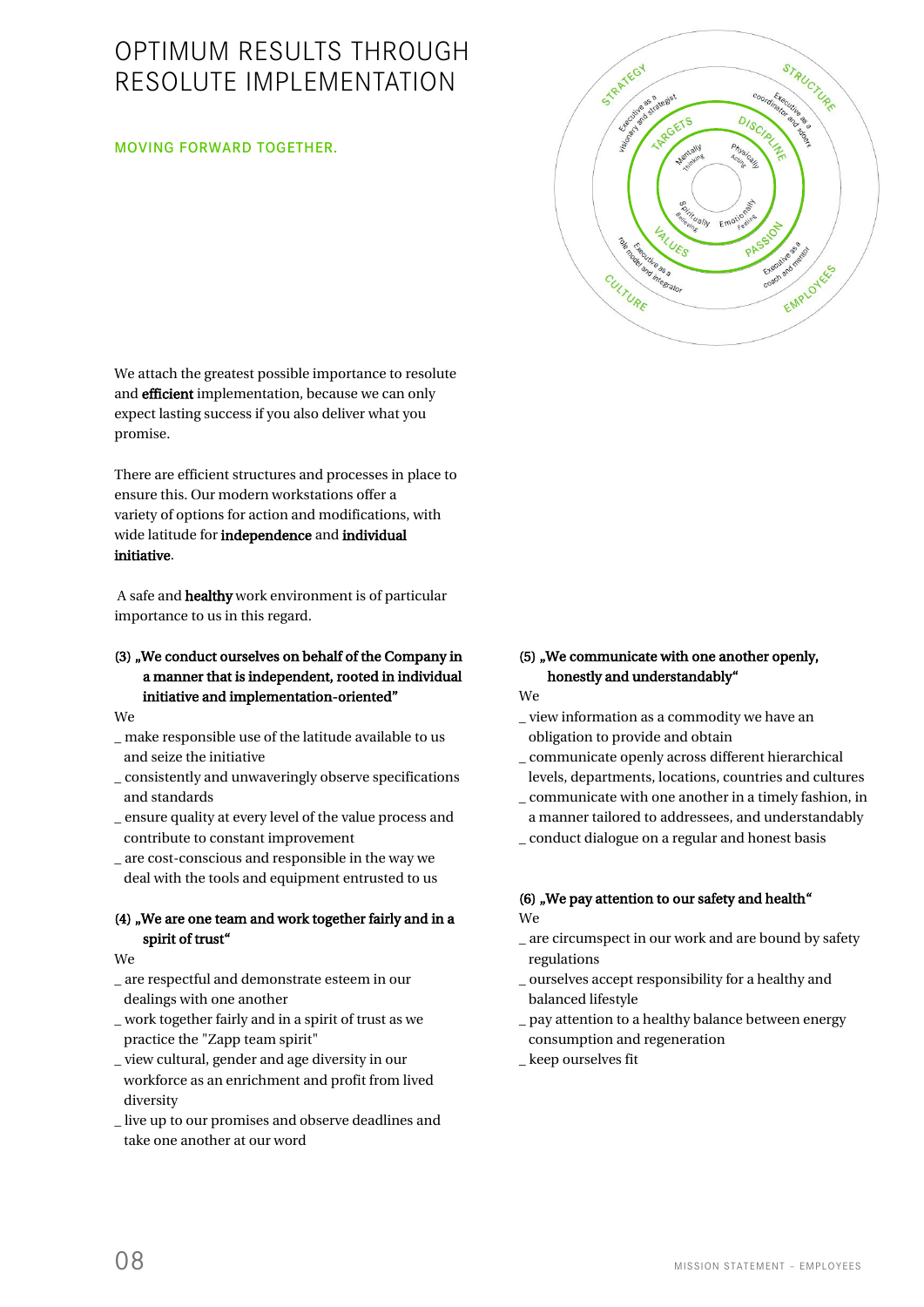## PASSION FOR PERFORMANCE AND DEVELOPMENT TRUST AND INTEGRITY THROUGH MFANINGFUI NFSS AND VALUES

#### MOVING FORWARD TOGETHER.

PASSION FOR PERFORMANCE AND DEVELOPMENT We consider well-trained, dedicated and competent employees as the most important driver behind our success. Through a strengths-oriented approach to human resources development, we support our employees in their professional and personal development while offering them attractive prospects with interesting opportunities for development.

#### (7) "We maintain our performance through needs based development of our capabilities and potentials"

We

- \_ are aware of our strengths and development fields and are both willing and in a position to quickly learn new things
- \_ keep our knowledge and skills state-of-the-art
- \_ are open-minded about feedback and implement the development measures agreed with our supervisors
- \_ also provide our supervisors with feedback

#### (8) "We work with ambition and passion" We

- \_ are deployed on a strengths-oriented basis wherever possible
- \_ enjoy and bring an enthusiastic attitude to the work we do
- \_ derive a high measure of satisfaction from the work we do
- \_ are emotionally tied to our Company



#### TRUST AND INTEGRITY THROUGH MEANINGFULNESS AND VALUES

The things we do, both in-house and outwardly, reflect the values of the Company. With integrity, trust, respect and tolerance, we contribute to a living and progress-oriented corporate culture.

### (9) "We stand behind the values of our Company and breathe life into them in our day-to-day work"

We

- \_ are men and women of integrity and comply with internal and external rules, standards, guidelines and laws
- \_ identify with the underlying values and culture of our Company
- \_ are tolerant of diversity and difference and treat everyone with respect
- \_ experience our work as meaningful and our contri bution as valuable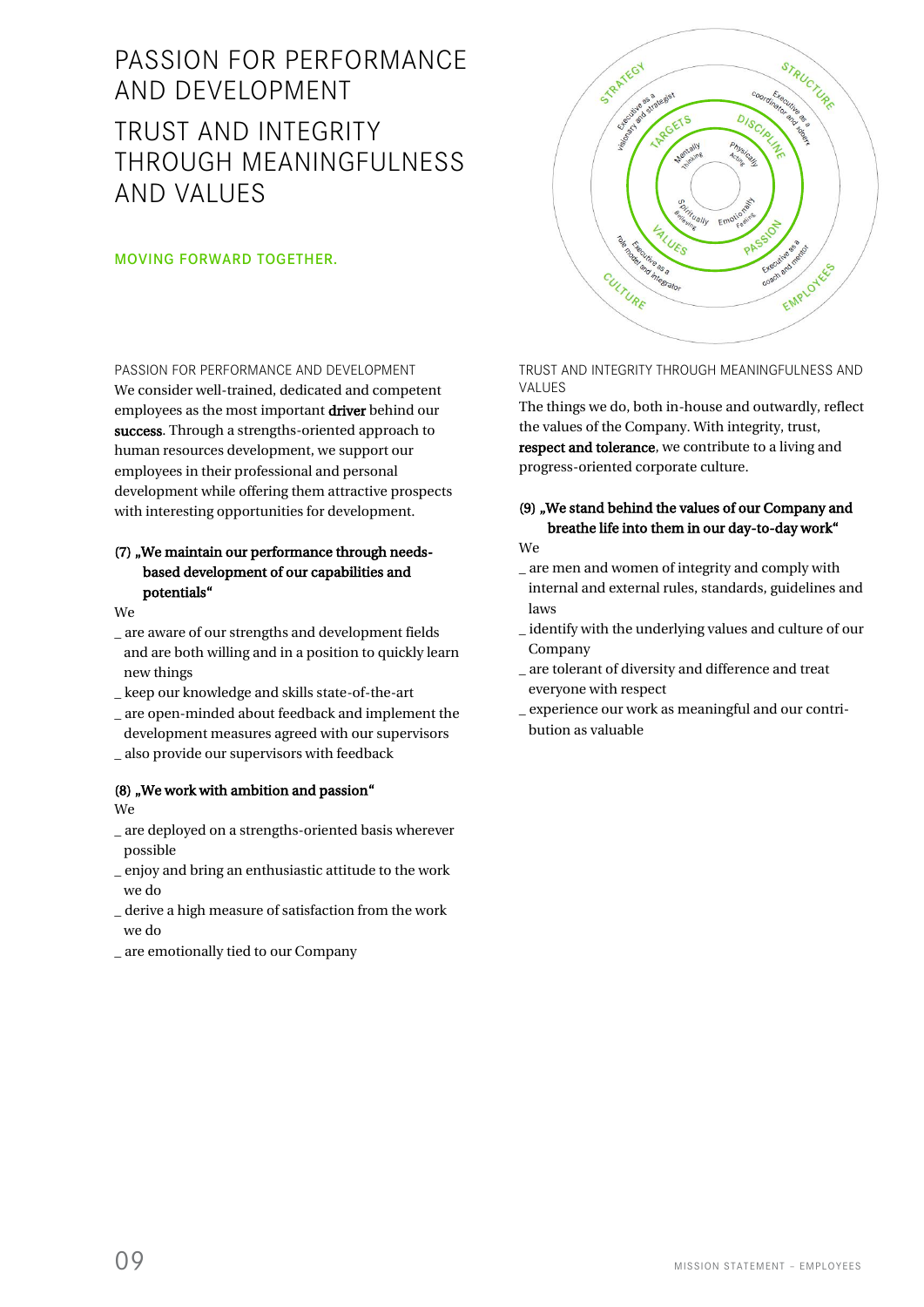### MISSION STATEMENT MANAGEMENT



The management of the Zapp Group has jointly drawn up and approved this mission statement. It commits them to a shared view of leadership, a view guided by their responsibility for results and employees.

With this purpose in mind, the guidelines are categorized based on the four underlying and complementary roles of an executive:

- \_ Executive as visionary and strategist
- \_ Executive as coordinator and "doer"
- \_ Executive as coach and mentor and
- \_ Executive as role model and integrator

The Zapp Group and its management want to contribute toward achieving a high quality of leadership, thereby making a lasting contribution toward fulfilling their high standards of performance excellence and employee satisfaction.

We practice leadership out of conviction and with a passion

VISIONARY AND STRATEGIST: FOCUS ON THE ESSENTIAL

Through our corporate strategy and the goals that derive from it, we create a **clear focus** that leads to a shared and future-oriented approach throughout the entire Company. With clear goals and priorities, we provide a convincing and reasoned basis for our daytoday decisions.

#### $(1)$  , We orient our areas of responsibility around the corporate strategy"

As executives,

- \_ we play an active role in developing the strategy
- \_ we involve all stakeholders to an appropriate extent \_ we communicate the strategy clearly and in a manner tailored to addressees
- \_ we regularly review the strategy and make any necessary adjustments
- \_ we enlist suitable indicators to keep implementation of the strategy "on track"

#### (2) , We agree to goals derived from the strategy and see to it that priorities are clear"

As executives,

- \_ we derive the goals for our area of responsibility from the corporate strategy
- \_ we ensure that the goals are also broken down on the subsequent levels
- \_ we set Specific, Measurable, Ambitious, Realistic and Time-scheduled goals with our employees (our goals are SMART)
- \_ we provide target transparency among employees and co-workers and proactively manage any target conflicts that arise
- \_ we regularly check on target implementation

#### (3) "We provide convincing reasoning for our decisions"

- As executives,
- \_ we create clear and convincing bases for decision making
- \_ we decide in a timely fashion
- \_ we involve the parties affected by our decision-
- making to a reasonable extent
- \_ we create an open-minded culture of discussion in which all relevant aspects are voiced and even critical voices are welcome
- \_ we stand behind our decisions and unanimously work for their implementation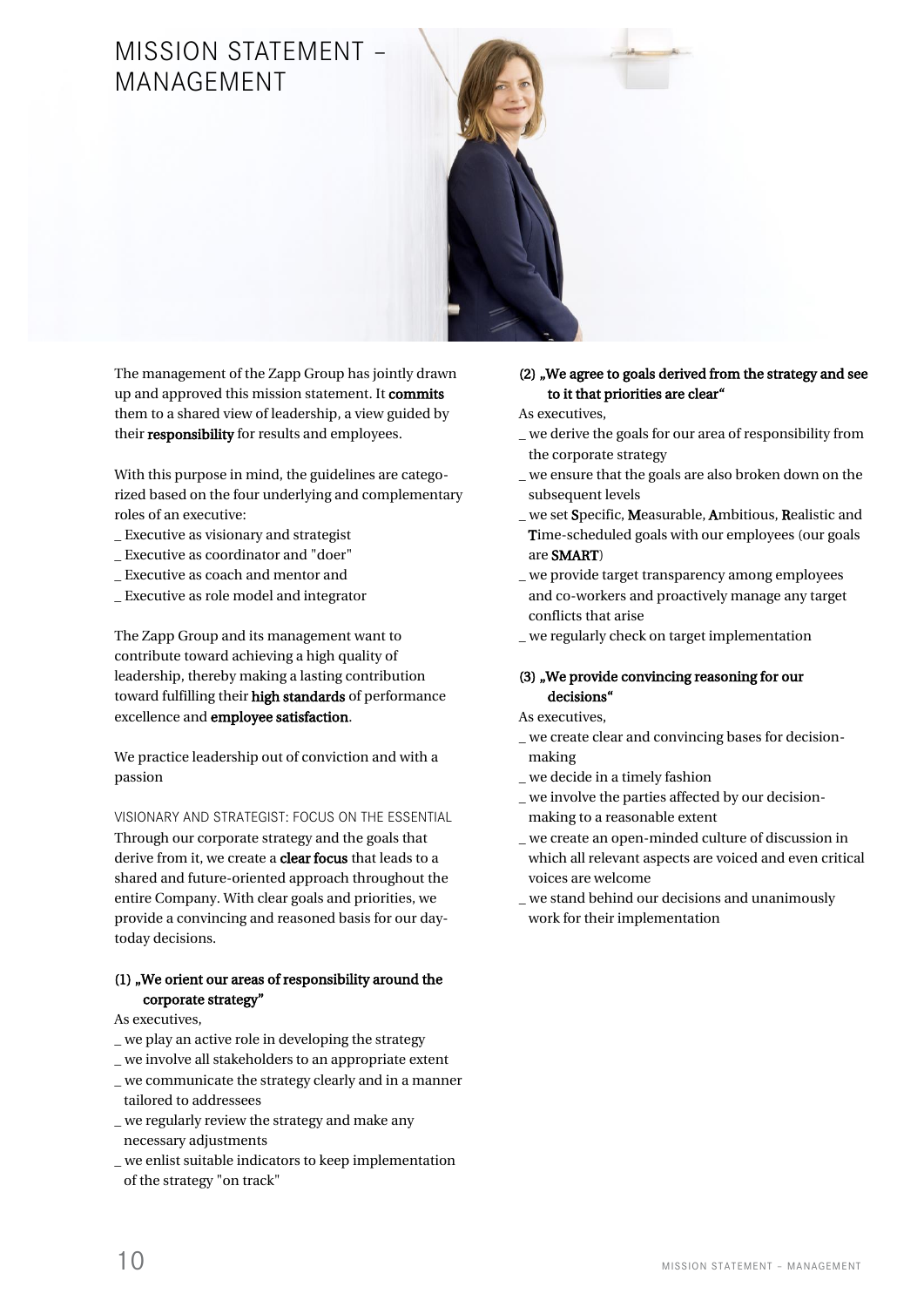## COORDINATOR AND "DOER" CONSISTENT IMPLEMENTATION

#### SETTING AN EXAMPLE.



Through efficient and error-free operating procedures, we ensure high-quality and economically efficient results. Our interdisciplinary cooperation in highly motivated teams, together with effective communication, ensures a consistent and successful implementation process. Here we attach great importance to our employees' safety and health.

### (4) "We ensure efficient structures and processes"

As executives,

- \_ we provide efficient business processes and operating procedures and ensure a high level of quality
- \_ we organize our area of responsibility in a functional way and make use of synergies
- \_ we provide a clear and binding delegation of tasks and areas of competence and responsibility
- \_ we actively shape and assist with change processes and involve our employees at an early stage

#### (5) , We work together on an interdisciplinary basis and communicate effectively with one another"

As executives,

- \_ we work to promote interdisciplinary teamwork
- \_ we support teamwork wherever possible and useful
- \_ we ensure that any meetings and conferences held are effective and efficient
- \_ we use suitable platforms for effective information exchange and create sufficient opportunities for direct communication
- \_ we create clear standards for our corporate image while ensuring a high recognition factor

#### (6) "We implement our plans consistently and with economic efficiency"

As executives,

- \_ we efficiently and effectively guide the implemen tation process throughout all of its phases
- \_ we form our own impressions of things and are aware of what is taking place on location
- \_ we are cost-conscious and economically efficient in our actions
- \_ we create an "implementation mentality" within our area of responsibility
- \_ we provide results and fully measure up to our re sponsibility to achieve them

#### (7) , We make sure that safety regulations are observed and pay attention to the quality of life of our employees"

#### As executives,

- \_ we see to it that our employees are aware of, understand and observe all safety regulations
- \_ we consistently exercise our responsibility for the safety and health of our employees
- \_ we actively participate in setting up and imple menting Company health management procedures
- \_ we also pay attention to maintaining a healthy balance between activity and relaxation in our own case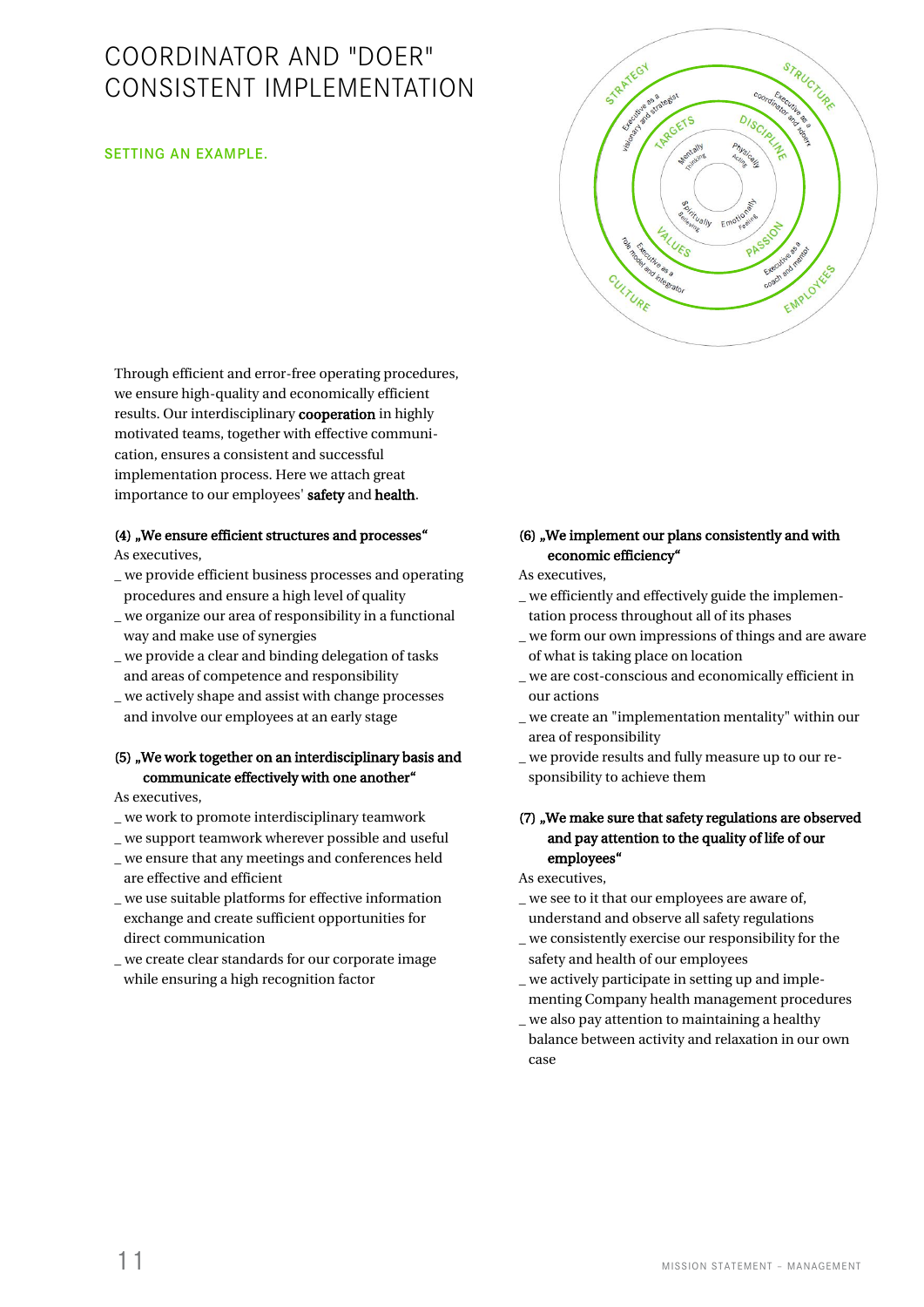# COACH AND MENTOR: EMPLOYEE DEVELOPMENT ROLE MODEL AND INTEGRATOR: TRUST AND INTEGRITY

#### SETTING AN EXAMPLE.

COACH AND MENTOR: EMPLOYEE DEVELOPMENT We are aware of and appreciate our employees' performance. In questions of staffing and development, we consistently orient our approach around their strengths while creating long-term prospects for further **development** of their talents and potentials. In this connection, we view our role as that of "primary human resource developer" for our employees and personally take time to fulfill this mission.

#### (8) "We provide the conditions for sustainable, solid performance"

As executives,

- \_ we ensure that employees are deployed based on their strengths
- \_ we objectively assess the work results achieved based on the goals and tasks that have been agreed and provide constructive feedback
- \_ we provide unmistakable and clear recognition of solid employee performance, but we also openly address performance that is less than optimal and agree to suitable improvement measures
- \_ we actively pursue feedback from our employees

#### (9) "We develop and promote our employees' talents on an individual basis"

As executives,

- \_ we are familiar with our employees' strengths and fields of development, and we derive adequate development and assistance measures based on these
- \_ we promote areas of strength and attempt to mod erate any identified deficits wherever useful and possible
- \_ we personally act as coach and mentor to our employees and take sufficient time for this task
- \_ we provide our employees with encouragement and support in their development
- \_ we stand up for an active approach to employee and executive development and view this as a major part of our executive mission

ROLE MODEL AND INTEGRATOR: TRUST AND INTEGRITY To a considerable extent, our corporate culture is a function of our **behavior**. Consequently, as executives, we are particularly called upon to serve as a role model in applying our mission statement, and to visibly put these into practice in the exercise of our day-to-day management responsibilities. That is the key to trust and integrity in our Company.

STRATEGY

CULTURE

ATL Beautie as a dress to

**ARRGETS** 

**VALUES** 

egrato

STRUCTURE

DISCIPL<sup>11</sup>

PASSION

Executive as a Executive one

EMPLOYED

#### $(10)$  "We visibly practice the values we all share" As executives,

- \_ we are men and women of integrity and comply with
- internal and external rules, standards, guidelines and laws \_ we provide a visible and authentic example of the
- Company's values and of the requirements made of employees
- \_ through our own behavior, we provide employees a positive example and an orientation for their own conduct
- \_ we foster a climate of mutual trust

#### (11) "We enable our employees to experience their work as meaningful and themselves as signifi cant"

As executives,

- \_ we help see to it that employees can experience their work as meaningful
- \_ we keep our employees completely informed and demonstrate the ways in which they contribute to the whole
- \_ we treat our employees with respect and esteem